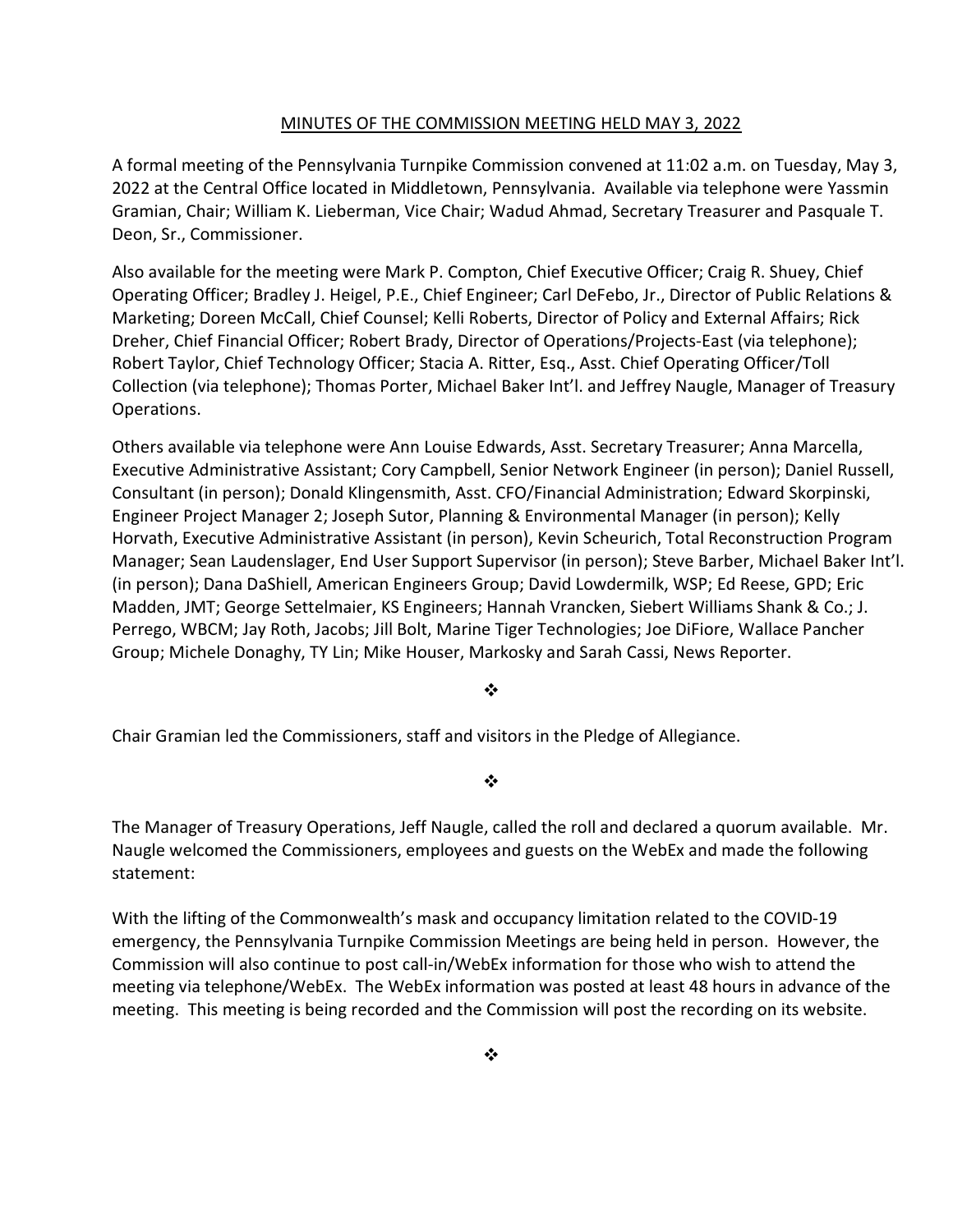#### MINUTES OF THE MEETING-May 3, 2022  $2 | P \text{ a ge}$

#### SUNSHINE ANNOUNCEMENT

The Commissioners met in Executive Session prior to today's Formal Agenda Session to consider matters of Personnel, which included reclassifications, promotions, salary adjustments, new hires and vacancies.

The Commissioners also engaged in non-deliberative, informational discussions regarding various actions and matters, which have been approved at previous public meetings.

 $\frac{1}{2}$ 

# PUBLIC COMMENT

Mr. Naugle: Copies of today's agenda are located in the Large Board Room for those attending in person. The agenda is also available on the Commission website at least 48 hours in advance of the meeting. The public is welcome to address the Commission regarding items listed on the agenda or other items not listed on the agenda that are within the Commission's authority or control. In order to conduct an orderly and effective meeting, all persons wishing to address the Commission should have requested time to speak at least 48 hours in advance of this meeting.

No requests to address the Commission.

| i<br>r<br>i<br>i |  |
|------------------|--|
|                  |  |
|                  |  |

# MINUTES OF THE MEETING

Motion-That the Minutes of the meeting held April 19, 2022 be approved and filed as submitted-was made by Commissioner Deon, seconded by Commissioner Ahmad, and passed unanimously.

# $\bullet \bullet$

# COMMUNICATION

Motion-That the Commission approve the memo received from the Chief Counsel-was made by Commissioner Deon, seconded by Commissioner Ahmad, and passed unanimously.

# $\frac{1}{2}$

# PERSONNEL

Motion-That the Commission approves personnel as submitted-was made by Commissioner Deon, seconded by Commissioner Ahmad, and passed unanimously.

❖

# UNFINISHED BUSINESS

No Unfinished Business to consider.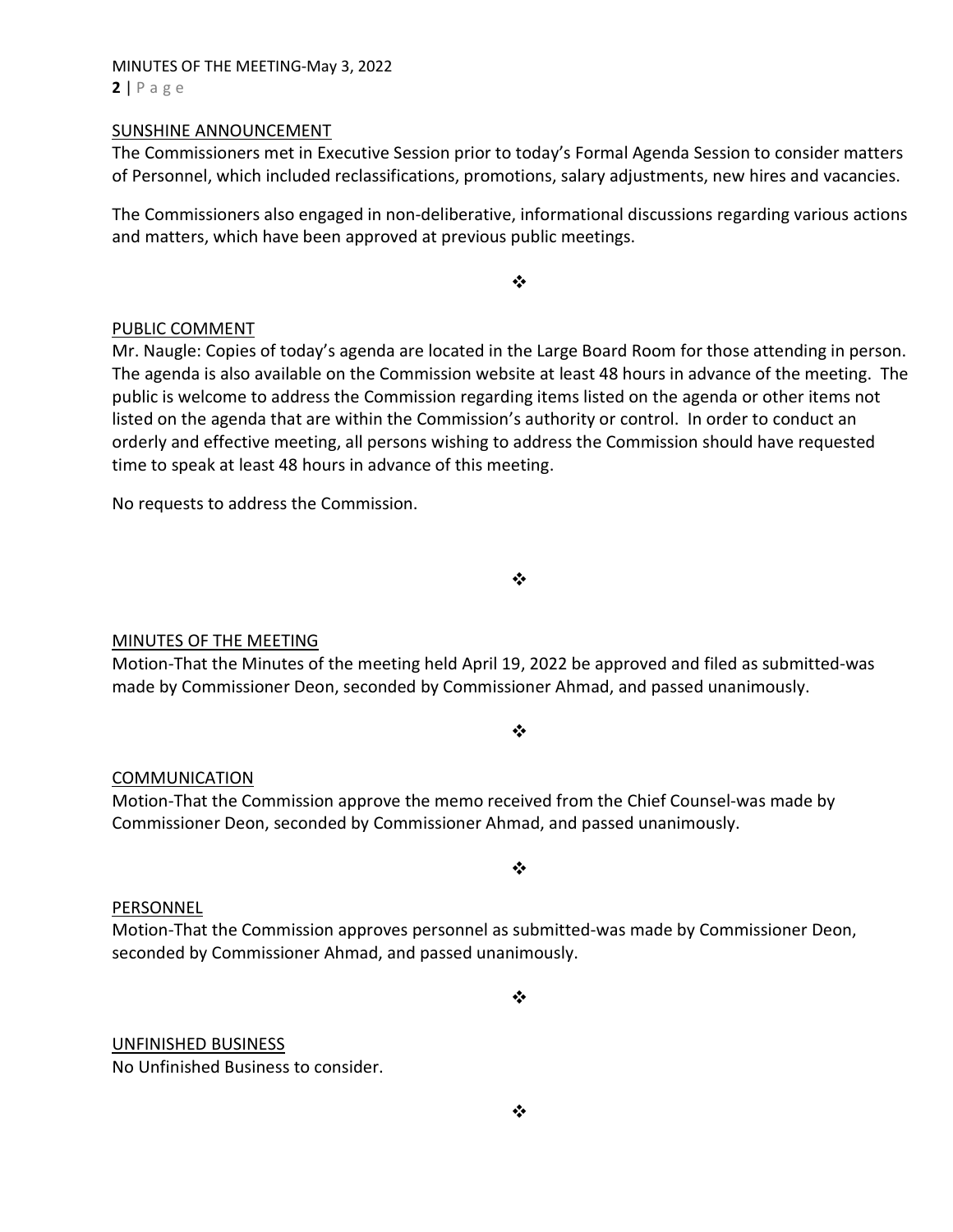MINUTES OF THE MEETING-May 3, 2022  $3 | P \text{age}$ 

# CHANGE ORDER

Motion-That the Commission approve Change Order #1 and Final Payment for Contract #T-049.00T001- 3-04 for construction of SR 2058 (Hulton Road) at MP 49.53 with A. Liberoni, Inc., for an increase of \$16,961.99 to balance items to actual work completed and changes due to utility delays and abutment transitions; for a final contract value of \$1,118,395.24 and final amount due to the contractor of \$113,747.75-was made by Commissioner Deon, seconded by Commissioner Ahmad, and passed unanimously.

 $\bullet \bullet$ 

# **AGREEMENTS**

Motion-That the Commission approves the negotiation and execution of the Agreements for the items listed in memos "a" through "c":

- a. Reimbursement Agreement with South Whitehall Township (Township) to reimburse the Township partial cost for the engineering and utility relocation work necessary for the total reconstruction project from MP A53.00 to MP A57.00; at a not-to-exceed amount of \$172,782.50;
- b. Interagency Agreement with the Pennsylvania Department of General Services (DGS) to permit Commonwealth Media Services to enter Commission property to provide multimedia and marketing services (including aerial photos and video utilizing unmanned aircraft system);
- c. Drainage Easement Agreement with Pine Township (Township) to accommodate the Township's current repair work adjacent to MP 33.61 (T-554, Logan Road), and to allow for future maintenance of that area.

-was made by Commissioner Deon, seconded by Commissioner Ahmad, and passed unanimously.

 $\frac{1}{2}$ 

#### RIGHT-OF-WAY REQUESTS

Motion-That the Commission approves the Right-of-Way Requests for the items listed in memos "a" through "f":

- a. Settlement of Right-of-Way #14S204 (1125 Camp Partners, LLC), a partial take parcel necessary for construction of the Mon/Fayette Expressway, Rt. 51 to I-376, by authorizing payment of \$4,000.00 representing compensation for additional costs; and payment of additional damages to the property owner will be based upon the Legal Department's receipt of paid invoices for services rendered;
- b. Acquisition of Right-of-Way #6038-C2 (Pickering Station Homeowners' Association), a partial take parcel necessary for the total reconstruction project from MP 312.00 to MP 316.00 by authorizing payment of \$14,275.00 representing fair market value, pro-rated taxes and Section 710 damages; authorize the appropriate Commission officials to execute the Agreement of Sale and other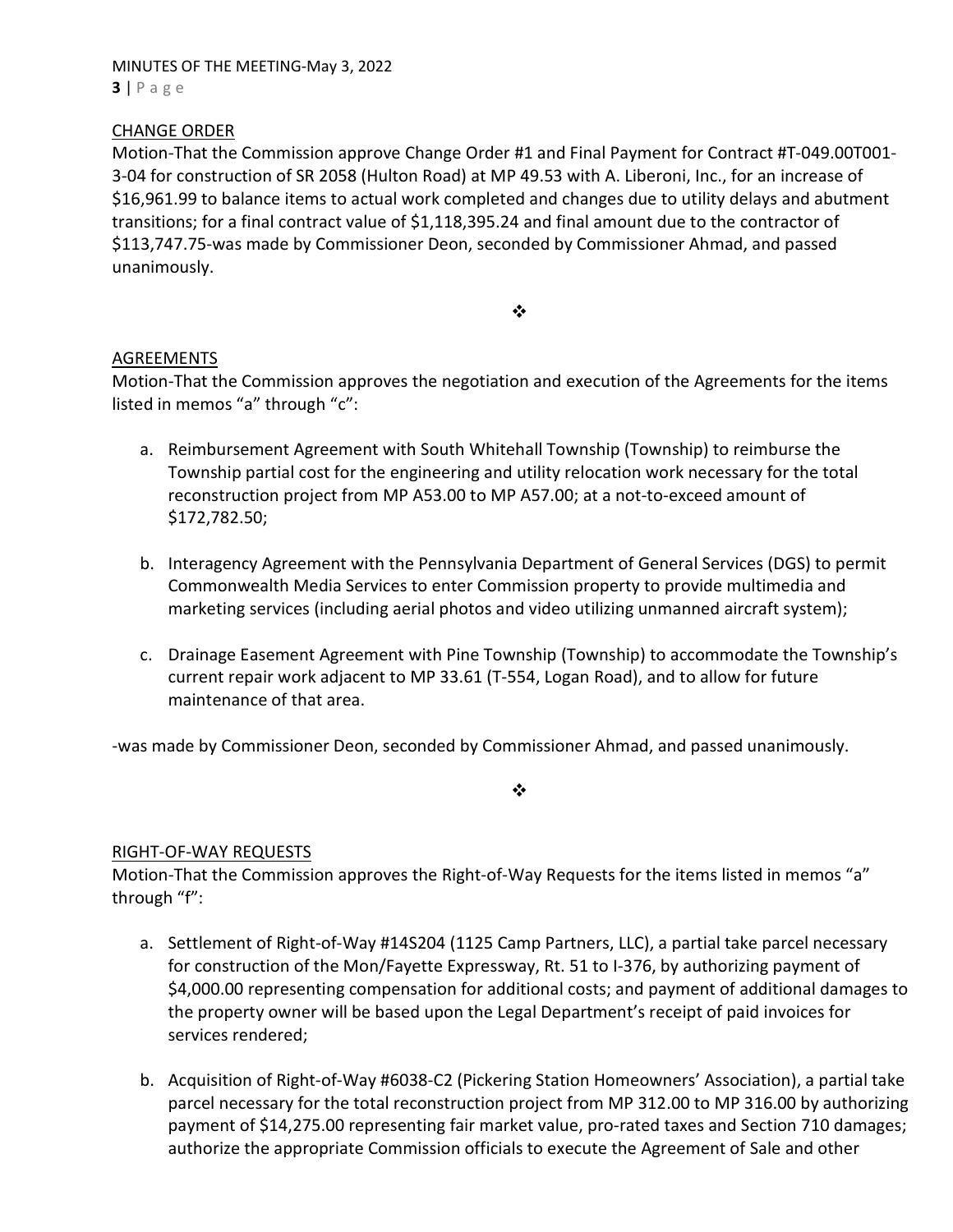documents that may be required for closing; authorize the payment of additional statutory damages as calculated by the Right-of-Way Administrator and approved by the Chief Counsel; and payment of fair market value to the property owner is contingent upon the delivery of a deed as prepared by the Legal Department;

- c. Acquisition of Right-of-Way #14S705 (Richard J. & Davina J. Carswell), a partial take parcel necessary for construction of the Mon/Fayette Expressway, Rt. 51 to I-376, by authorizing payment of up to \$4,000.00 for reimbursement of attorney fees; also authorize payment of \$1,731.00 representing Section 710 damages to Vorys, Sater, Seymour and Pease, LLP;
- d. Approve the transfer title of the relocated Nebraska Street right-of-way to Bristol Township, necessary for the I-95 Interchange project, by authorizing the appropriate Commission officials to execute a deed, and other documents and plans that may be necessary, as drafted, reviewed and approved by the Legal Department;
- e. Acquisition of Right-of-Way #14217-A1 (Myoma Family Limited Partnership), a partial take parcel necessary to electrify the access gate at MP 44.90 WB by authorizing payment of \$20,288.00 representing fair market value and pro-rated taxes to Myoma Family Limited Partnership; also authorize payment of \$181.75 representing recording fees to Allegheny County Department of Real Estate; authorize the appropriate Commission officials to execute the Agreement of Sale and other documents that may be required for closing; authorize payment of additional statutory damages as calculated by the Right-of-Way Administrator and approved by the Chief Counsel; and payment of fair market value to the property owner is contingent upon the deliver of a Deed of Easement as drafted by the Legal Department;
- f. Acquisition of Right-of-Way #17627 (S5 Realty Group, LLC), a partial take parcel necessary for construction of the Southern Beltway by authorizing payment of \$23,730.00 representing payment of cost to cure damages for the sewer line relocation payable to S5 Realty Group, LLC; and authorize the payment of additional statutory damages as calculated by the Right-of-Way Administrator and approved by the Chief Counsel.

-was made by Commissioner Deon, seconded by Commissioner Ahmad, and passed unanimously.

 $\bullet^{\bullet}_{\bullet} \bullet$ 

# ADVERTISING

Motion-That the Commission approve advertising for the items listed in memos "a" and "b":

- a. Small Business Enterprise engineering or construction management firm to perform open-end construction inspection services between MP 0.00 and MP 200.00, I-376, Turnpike 576, Turnpike 66 and Turnpike 43;
- b. Small Business Enterprise engineering firm to perform open-end design services.

-was made by Commissioner Deon, seconded by Commissioner Ahmad, and passed unanimously.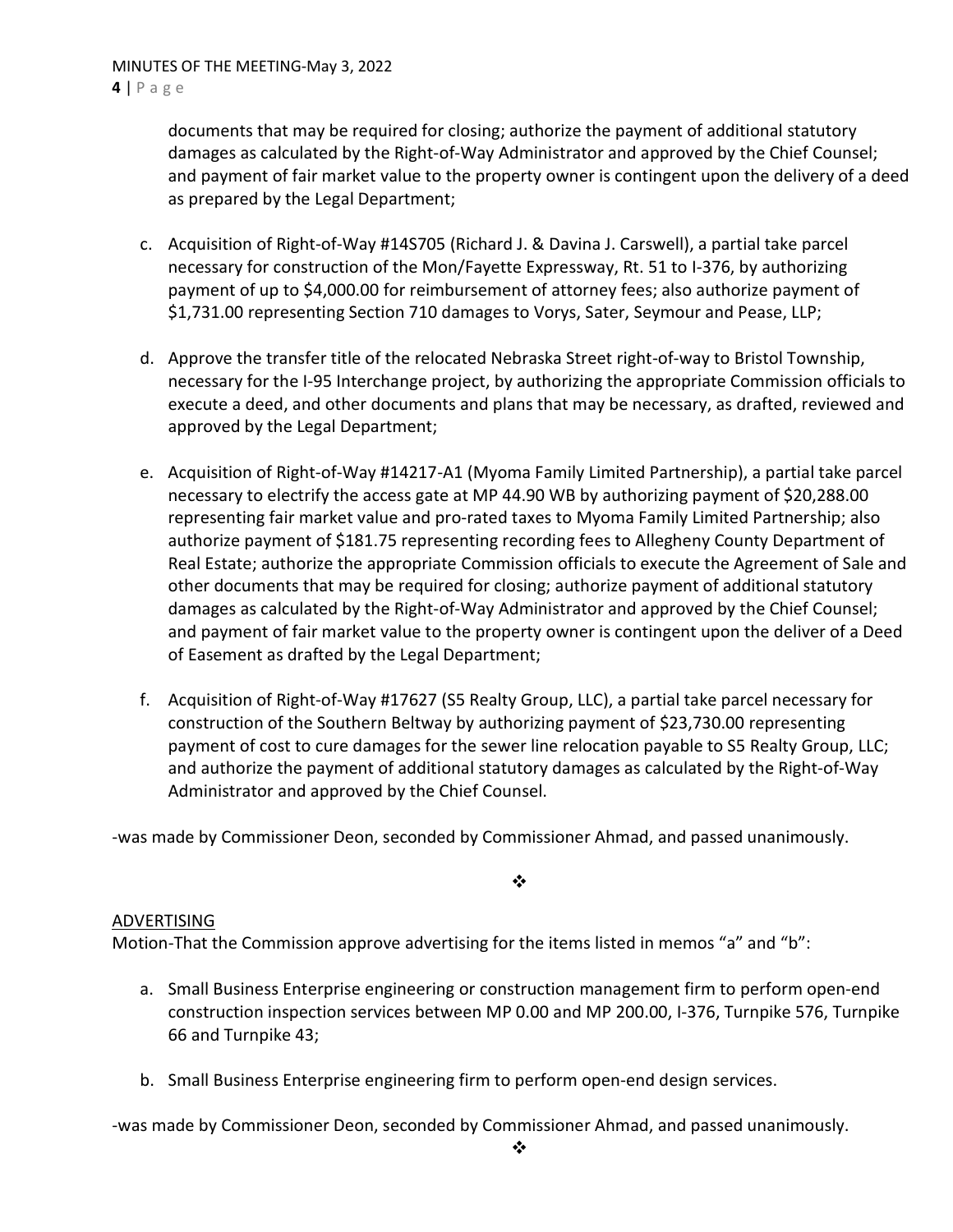MINUTES OF THE MEETING-May 3, 2022  $5 | P \text{ age}$ 

### PURCHASE ORDER

Motion–That the Commission approves the Issuance of a Purchase Order for inspection, testing, and maintenance of the fire alarm and sprinkler systems in the eastern region of the Turnpike (May 2022 – April 2024), utilizing the Commonwealth's contract with Kistler O'Brien Fire Protection/George W. Kistler, Inc.; at a cost of \$255,000.00-was made by Commissioner Deon, seconded by Commissioner Ahmad, and passed unanimously.

❖

# CONTRACT AWARD

Motion-That the Commission approves the Award of Contract #A-054.40R001-3-02 for asphalt resurfacing between MP A54.50 and MP A61.00, to the lowest responsive and responsible bidder Allan Myers, L.P.; at a not-to-exceed amount of \$20,325,555.00 and a contingency of \$800,000.00-was made by Commissioner Deon, seconded by Commissioner Ahmad, and passed unanimously.

 $\frac{1}{2}$ 

### OPERATING BUDGET

Motion-That the Commission approves the proposed Resolution and the Annual Operating Budget for the 2022-2023 Fiscal Year in the amount of \$425,219,263.00-was made by Commissioner Deon, seconded by Commissioner Ahmad, and passed unanimously.

 $\frac{1}{2}$ 

#### CAPITAL PLAN

Motion-That the Commission approves the proposed Fiscal Year 2023 Ten Year Capital Plan and grant approval for staff to procure long lead equipment items and advertise for the use of consultants, contractors and other necessary professional services to advance all phases of projects within the first two years of the adopted plan-was made by Commissioner Deon, seconded by Commissioner Ahmad, and passed unanimously.

 $\frac{1}{2}$ 

#### BOND RESOLUTIONS

Motion-That the Commission approves the Bond Resolutions for the items listed in memos "a" through  $^{\prime\prime}$ c":

a. Issuance of the Pennsylvania Turnpike Commission's (i) senior indenture bonds or notes, including bond anticipation notes, and (ii) subordinate indenture bonds or notes, including subordinate revenue bonds, bond anticipation notes and special revenue bonds, each in one or more series or sub-series, fixed rate, multi-modal or variable rate, taxable and/or tax-exempt, in an aggregate initial principal amount not to exceed \$1,500,000,000 (based on par amount), to finance the costs of (a) current or advance refunding all or a portion of any bond anticipation notes, other short-term indebtedness, senior indenture bonds or subordinate indenture bonds, including special revenue bonds, previously issued by the Pennsylvania Turnpike Commission, (b)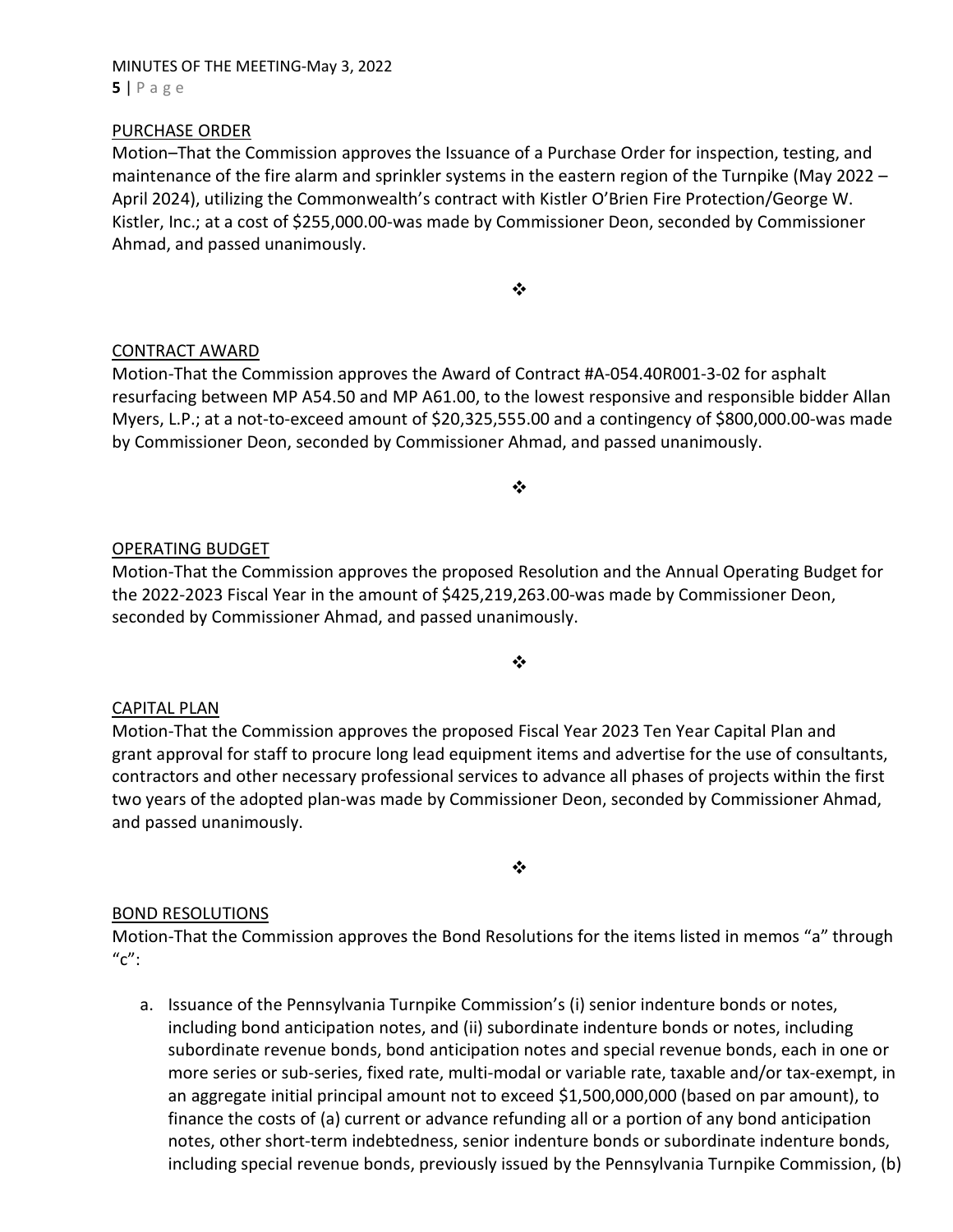any debt service reserve or similar funds or credit facility costs related to such bonds, and (c) issuance of such bonds; authorizing the issuance of any bonds on a forward delivery basis; authorizing a tender and exchange program with respect to the refunding of any such prior bonds issued by the Pennsylvania Turnpike Commission and providing for the appointment of professionals and authorizing documents with respect thereto; authorizing the execution, delivery and distribution of the following: (1) one or more supplemental trust indentures, (2) one or more preliminary official statements or preliminary private placement memoranda, (3) one or more official statements or private placement memoranda, (4) one or more purchase contracts or private placement agreements, (5) agreements for the provision of one or more letters of credit, standby bond purchase agreements, other credit facilities or similar forms of credit enhancement and/or debt service reserve fund credit facilities and any related agreements, (6) one or more remarketing agreements, (7) one or more continuing disclosure agreements, (8) one or more escrow deposit agreements, (9) one or more interest rate swaps or other derivatives, (10) documents related to the pledge of motor license fund monies for special revenue refunding bonds, and (11) any other necessary or appropriate documents or certificates; authorizing the taking of further action; repealing inconsistent resolutions; appointing financial advisor, swap advisor, escrow agents and verification agent; providing for the appointment of remarketing agents, if any, and other professionals; authorizing the taking of further action and declaring that this resolution shall be liberally construed;

- b. Providing for the appointment of co-bond counsel (Squire Patton Boggs, LLP; Powell Law, P.C) and disclosure counsel (Virtus, LLP) relating to the issuance of the Pennsylvania Turnpike Commission's senior indenture bonds or notes, including bond anticipation notes, and subordinate indenture bonds or notes, including subordinate revenue bonds, bond anticipation notes and special revenue bonds, each in one or more series or sub-series, fixed rate, multimodal or variable rate, taxable or tax-exempt, in an aggregate initial principal amount not to exceed \$1,500,000,000 approved by Resolution of the Pennsylvania Turnpike Commission dated May 3, 2022;
- c. Providing for the appointment of one or more underwriters (BofA Securities, Inc.; Loop Capital Markets, LLC; Ramirez & Co., Inc.; Rice Financial Products Company; Blaylock Van, LLC; Drexel Hamilton, LLC; Quoin Capital, LLC; Robert W. Baird & Co., Inc.) relating to the issuance of the Pennsylvania Turnpike Commission's senior indenture bonds or notes, including bond anticipation notes, and subordinate indenture bonds or notes, including subordinate revenue bonds, bond anticipation notes and special revenue bonds, each in one or more series or subseries, fixed rate, multi-modal or variable rate, taxable or tax-exempt, in an aggregate initial principal amount not to exceed \$1,500,000,000 approved by Resolution of the Pennsylvania Turnpike Commission dated May 3, 2022.

-was made by Commissioner Deon, seconded by Commissioner Ahmad, and passed unanimously.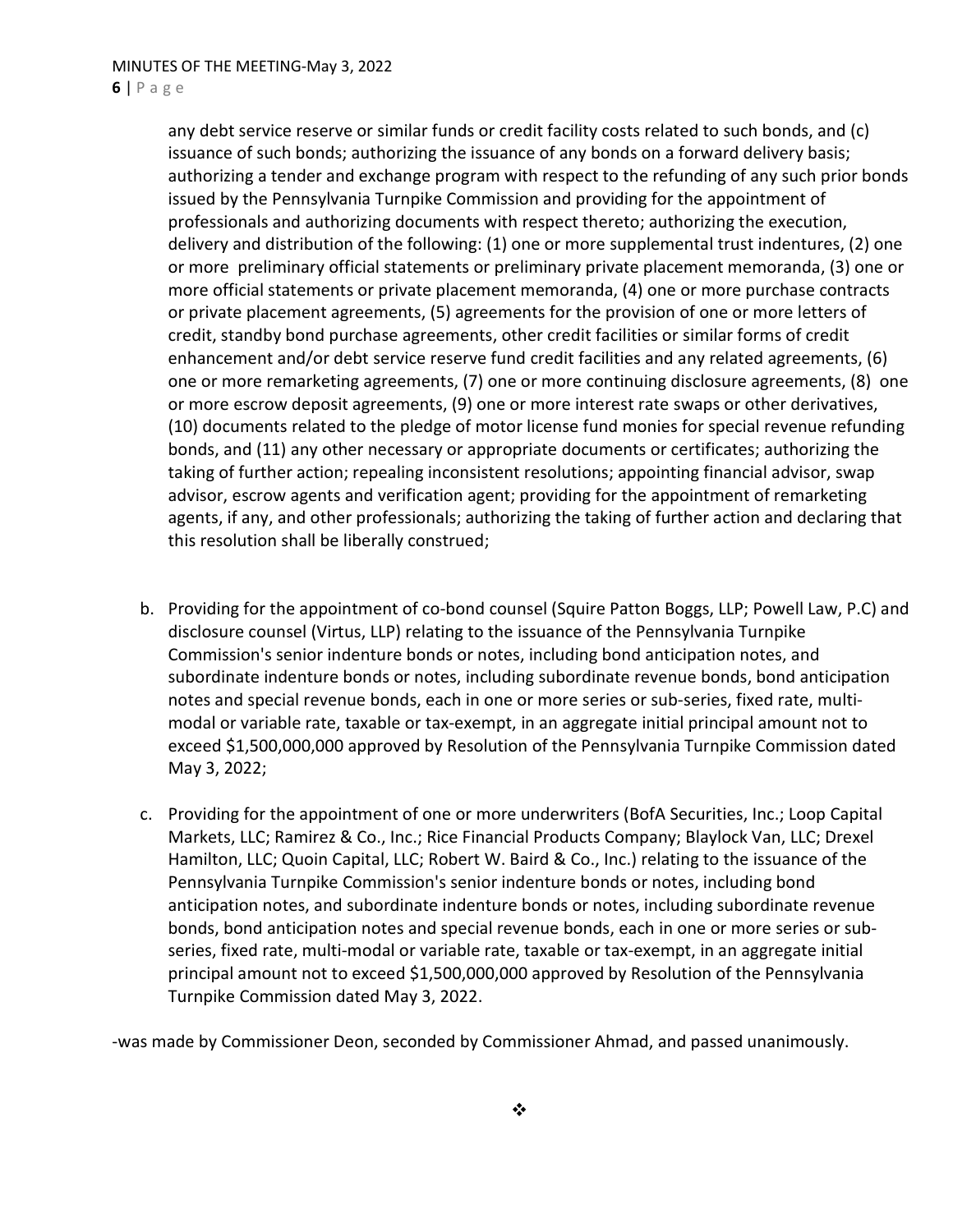#### MINUTES OF THE MEETING-May 3, 2022  $7 | P \text{ a ge}$

# BOND RESOLUTIONS

Motion-That the Commission approves the Bond Resolutions for the items listed in memos "a" through  $^{\prime\prime}$ c":

- a. Authorizing the approval of the issuance of the Pennsylvania Turnpike Commission's variable and/or fixed rate Turnpike Revenue Bonds in an aggregate principal amount not to exceed \$400,000,000 in one or more series or sub-series, taxable or tax-exempt, for the purpose of financing (1) the costs of various capital expenditures for the Pennsylvania Turnpike system set forth in the Commission's current ten year capital plan, including any amendment thereto, or in any prior capital plan, including, but not limited to, the reconstruction of roadbed and roadway, the widening, replacing and redecking of certain bridges and/or the rehabilitation of certain interchanges and (2) the refunding of all or a portion of certain outstanding fixed rate and/or variable rate Turnpike Revenue Bonds designated by the Commission, including the modification and/or termination of related swap agreements; and (3) the funding of necessary reserves; authorizing the execution, delivery and distribution of the following: (1) one or more supplemental trust indentures for the bonds; (2) one or more preliminary official statements or preliminary private placement memoranda; (3) one or more official statements or private placement memoranda; (4) one or more purchase contracts or private placement agreements; (5) one or more agreements for the provision of letters of credit, standby bond purchase agreements, other credit facilities or similar forms of credit enhancement and/or reserve fund credit facilities and any related agreements; (6) one or more remarketing agreements; (7) one or more continuing disclosure agreements; (8) one or more interest rate swaps or other derivatives, or amendments to or terminations of existing interest rate swaps; (9) one or more direct placement agreements and escrow deposit agreements; (10) any other necessary or appropriate documents or certificates; confirming, among other things, certain officials of the Pennsylvania Turnpike Commission as "authorized officers" for purposes of this bond resolution and authorizing the taking of further action; repealing inconsistent resolutions; and declaring that this resolution shall be liberally construed;
- b. Providing for the appointment of co-bond counsel (Cozen O'Connor; Zarwin Baum DeVito Kaplan Schaer Toddy P.C.) and disclosure counsel (Virtus, LLC), the appointment of certain advisors (Public Resources Advisory Group; Phoenix Capital Partners, LLP), and the authorization of actions by certain authorized officers of the Pennsylvania Turnpike Commission for purposes of this resolution relating to the issuance of certain of the Pennsylvania Turnpike Commission's senior indenture variable rate and fixed rate Turnpike Revenue Bonds approved by resolution of the Pennsylvania Turnpike Commission adopted May 3, 2022 (the "bond resolution"), which resolution provided for the issuance from time to time of senior indenture turnpike revenue bonds in an aggregate principal amount not to exceed \$400,000,000 to finance, among other things, the costs of various capital expenditures for the Pennsylvania Turnpike system;
- c. Providing for the appointment of one or more underwriters (Siebert Williams Shank & Co., LLC; Citigroup Global Markets, Inc.; Raymond James & Associates, Inc.; WauBank Securities, LLC; Stifel, Nicolaus & Co, Inc./Backstrom McCarley Berry & Co., LLC; Bancroft Capital, LLC) and the authorization of actions by certain authorized officers of the Pennsylvania Turnpike Commission for purposes of this resolution relating to the issuance of certain of the Pennsylvania Turnpike Commission's senior indenture variable rate and fixed rate Turnpike Revenue Bonds approved by